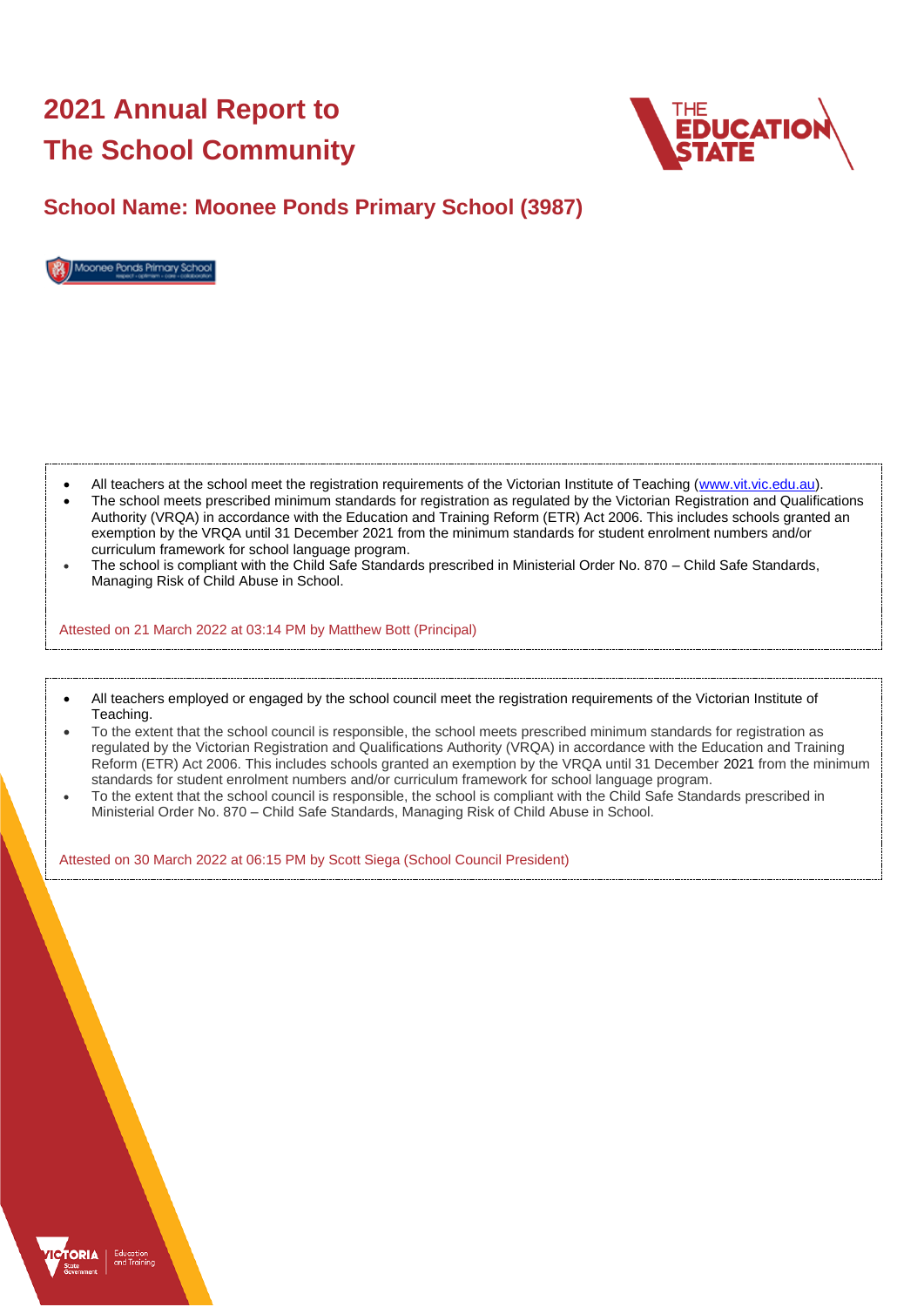

## How to read the Annual Report

## What does the *'About Our School'* commentary section of this report refer to?

The 'About our school' commentary provides a brief background on the school, an outline of the school's performance over the year and future directions.

The 'School Context' describes the school's vision, values and purpose. Details include the school's geographic location, size and structure, social characteristics, enrolment characteristics and special programs.

The 'Framework for Improving Student Outcomes (FISO)' section includes the improvement initiatives the school has selected and the progress they have made towards achieving them through the implementation of their School Strategic Plan and Annual Implementation Plan.

### What does the *'Performance Summary'* section of this report refer to?

The Performance Summary includes the following:

#### **School Profile**

- student enrolment information
- the school's 'Student Family Occupation and Education' category
- a summary of parent responses in the Parent Opinion Survey, shown against the statewide average for Primary schools
- school staff responses in the area of School Climate in the School Staff Survey, shown against the statewide average for Primary schools

#### **Achievement**

- English and Mathematics for Teacher Judgements against the curriculum
- English and Mathematics for National Literacy and Numeracy tests (NAPLAN).

#### **Engagement**

Student attendance at school

#### **Wellbeing**

Student responses to two areas in the Student Attitudes to School Survey:

- Sense of Connectedness
- Management of Bullying

Results are displayed for the latest year and the average of the last four years (where available). As NAPLAN tests were not conducted in 2020, the NAPLAN 4-year average is the average of 2018, 2019 and 2021 data in the 2021 Performance Summary.

## Considering COVID-19 when interpreting the Performance Summary

The Victorian community's experience of COVID-19, including remote and flexible learning, had a significant impact on normal school operations in 2020 and 2021. This impacted the conduct of assessments and surveys. Readers should be aware of this when interpreting the Performance Summary.

For example, in 2020 and 2021 school-based surveys ran under changed circumstances, and NAPLAN was not conducted in 2020. Absence and attendance data during this period may have been influenced by local processes and procedures adopted in response to remote and flexible learning.

Schools should keep this in mind when using this data for planning and evaluation purposes.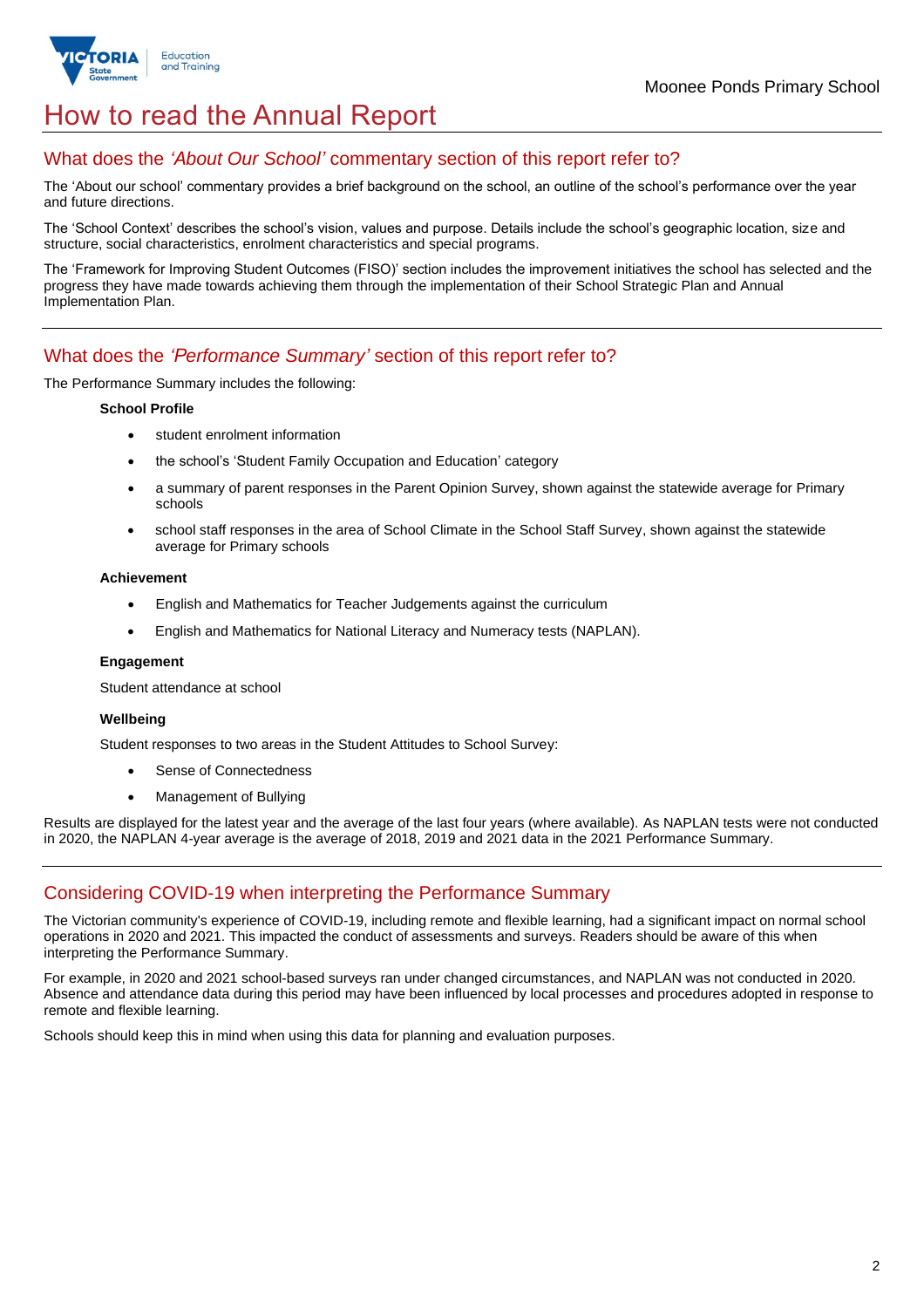

## How to read the Annual Report (continued)

#### What do *'Similar Schools'* refer to?

Similar Schools are a group of Victorian government schools with similar characteristics to the school.

This grouping of schools has been created by comparing each school's socio-economic background of students, the number of non-English speaking students and the school's size and location.

## What does *'NDP'* or '*NDA*' mean?

'NDP' refers to no data being published for privacy reasons or where there are insufficient underlying data. For example, very low numbers of participants or characteristics that may lead to identification will result in an 'NDP' label.

'NDA' refers to no data being available. Some schools have no data for particular measures due to low enrolments. There may be no students enrolled in some year levels, so school comparisons are not possible.

Note that new schools only have the latest year of data and no comparative data from previous years. The Department also recognises unique circumstances in Specialist, Select Entry, English Language, Community Schools and schools that changed school type recently, where school-to-school comparisons are not appropriate.

## What is the *'Victorian Curriculum'*?

The Victorian Curriculum F–10 sets out what every student should learn during his or her first eleven years of schooling. The curriculum is the common set of knowledge and skills required by students for life-long learning, social development and active and informed citizenship.

The Victorian Curriculum is assessed through teacher judgements of student achievement based on classroom learning.

The curriculum has been developed to ensure that school subjects and their achievement standards enable continuous learning for all students, including students with disabilities.

The 'Towards Foundation Level Victorian Curriculum' is integrated directly into the curriculum and is referred to as 'Levels A to D'.

'Levels A to D' may be used for students with disabilities or students who may have additional learning needs. These levels are not associated with any set age or year level that links chronological age to cognitive progress (i.e., there is no age expected standard of achievement for 'Levels A to D').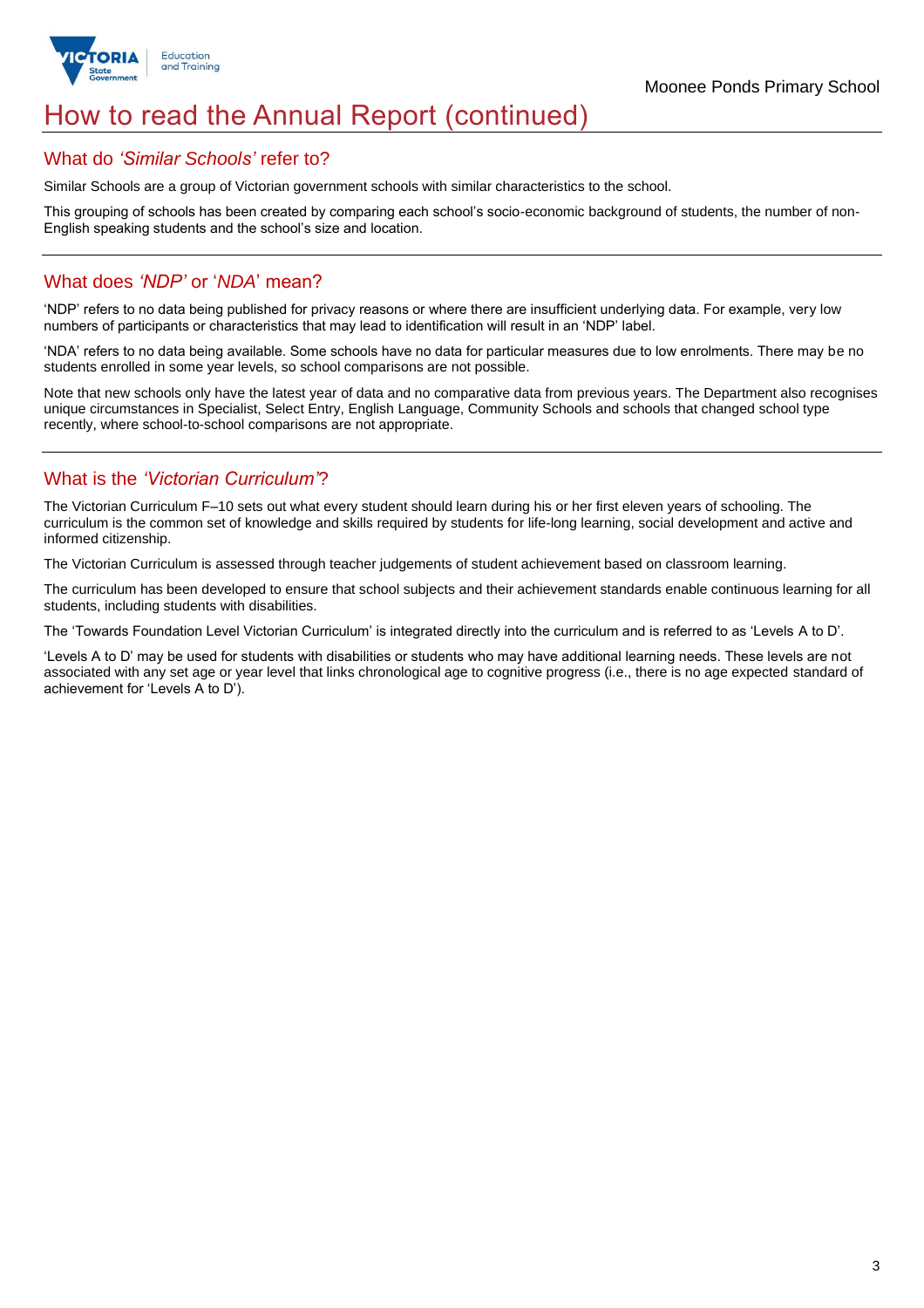



## **About Our School**

## School context

Moonee Ponds Primary School is well-established school located in the inner north west of Melbourne. The school has a long and proud history and was initially established in 1919, first as a primary school, then as a "central" school with students from prep - year 8. In 2013 the school again became a primary school. As part of this transition the school community (students, teachers and parents) authentically established our School Mission, Vision and Values. This underpins all work we do as a collaborative learning community. Our mission is to create and sustain a world class inclusive and collaborative learning community that provides the highest quality education; where teacher and student potential is maximised and where all students are empowered to become active, inspired and courageous citizens. Our vision and values can be viewed at http://www.mpp.vic.edu.au/about-us/

The school is situated on spacious and well-treed grounds that are well appointed with equipment, play and recreation areas. The school is located in the inner north west of Melbourne and draws students from its local area of Moonee Ponds, Ascot Vale and Brunswick North and West. In 2021 our enrolment was 353 students (182 females, 171 males), encompassing 15 classes. We have an engaged parent community which is reflected in an active School Council and Parents Association. Through fundraising efforts, student initiatives and parent support many improvements have been made to the grounds including development of sustainability garden and chicken enclosure, playground improvements, shade sail and tap installation, footy goal posts and an outdoor maths garden (learning area). The school has a Sports and Performance Centre with a half-court gym, a dedicated music room and a dedicated performing arts room. There is also a designated Italian/LOTE and visual arts room.

Organisationally the school is structured in professional learning communities (PLCs): Prep/Foundation, Year 1/2, Year 3/4 and Year 5/6. In 2021 our workforce comprised of two Principal class officers, a Learning Specialist, nineteen teachers and eleven Education Support Staff (office & integration aides) with a total of 28.3 EFT (Effect Fulltime Staff). There were 10% of EAL (English as an Additional Language) students and 2% ATSI (Aboriginal and Torres Strait Islander) students in the school. Our overall socioeconomic profile (based on SFOE) represents a "low" level of socioeducational disadvantage with an SFOE index of 0.1117

At Moonee Ponds Primary School we learn with respect, optimism, care and collaboration. Our School is a place where all students feel safe, are respected and are challenged in their learning. Our teachers work in highly effective teams, planning for the success and learning of every child in the school. Together they have created a vibrant reading, thinking and problem-solving culture in every classroom. The timetable is designed to support each team with at least one period of PLC time together during the school day. The meeting schedule is structured with PLC meeting time after school one day a week. All meetings are structured to have a Strategic Plan/Annual Implementation Plan (AIP) focus and organisational focus; with a professional learning emphasis on curriculum, instruction, assessment and feedback. As well as the classroom teaching teams, students have access to specialist classrooms and teachers for Visual and Performing Arts, Physical Education and Italian. This breadth of curriculum is also supported with both Science and Integrated Studies units of work. Our philosophy is based around each student performing at their personal best in all areas of the curriculum including sport. We celebrate participation and reward excellence in all endeavours. We commit to maximising the learning growth of every child.

The past four years has enabled us to build a strong foundation in terms of positive climate for learning, excellence in teaching and learning, professional leadership and community engagement in learning. The school has had significant improvement in terms of the following three high-impact improvement initiatives: building practice excellence, curriculum planning and assessment and building leadership teams. The focus for our current strategic plan is further developing these dimensions with a focus of student learner agency. This will place students at the centre of their learning.

Framework for Improving Student Outcomes (FISO)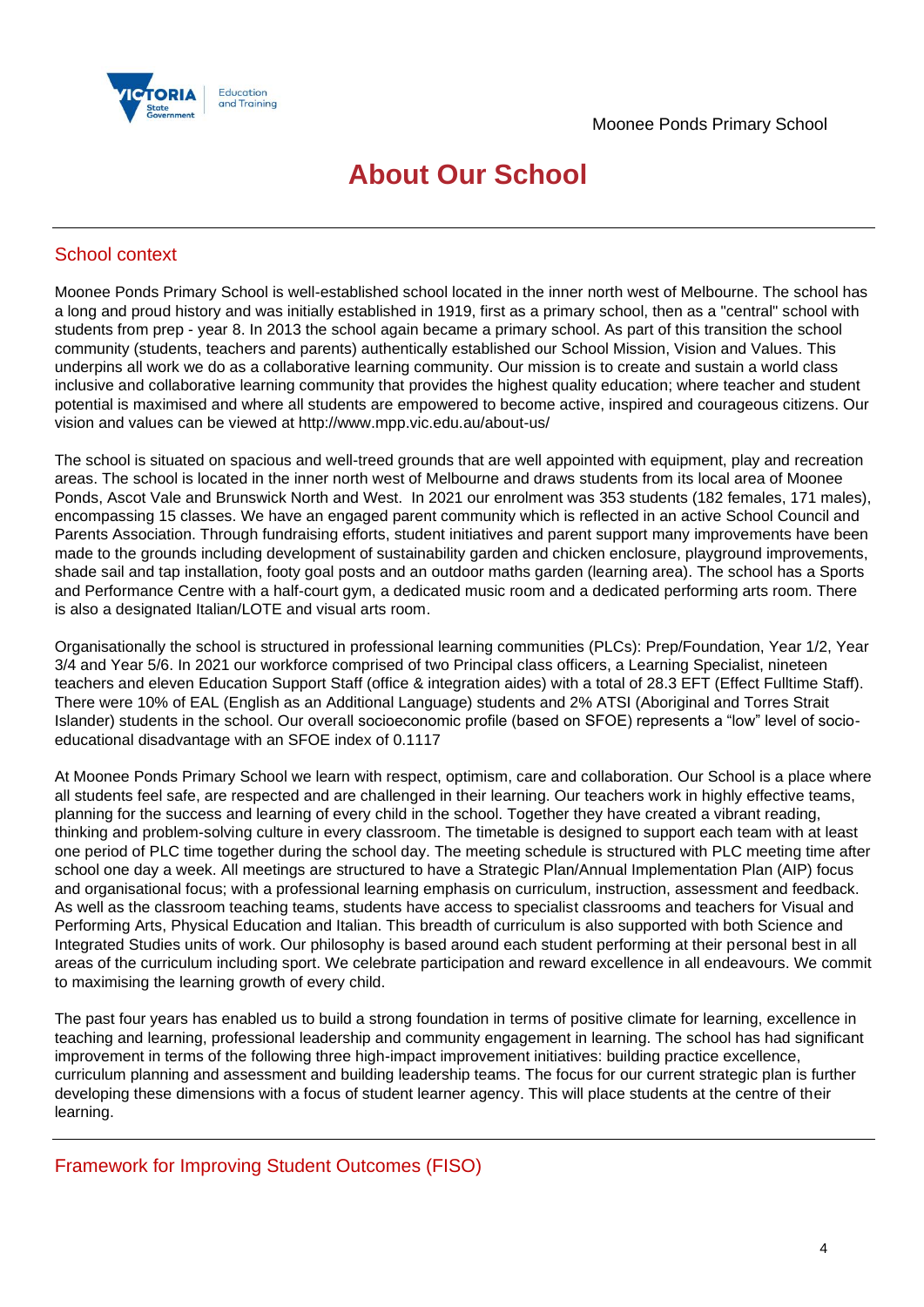

Moonee Ponds Primary School

The FISO area that MPPS focused on in 2021 was Excellence in Teaching and Learning, Professional Leadership, Positive Climate for Learning & Community Engagement in Learning.

Our AIP goal and Key Improvement Strategies were consistent with the DET priorities following a year of interrupted learning in 2020 due to COVID.

Priority 1 – Learning, catch-up and extension

Priority 2 – Happy, active and healthy kids

Priority 3 – Connected Schools.

The Professional Learning Community (PLC) initiative and collaborative work with schools both within our network and outside our network has helped develop the leadership capacity of our team and learning area leaders as well as the consistency and cohesiveness of our staff. Through this work there is an enhanced focus on improving outcomes for students with an increased capacity of staff to use data to set goals and measure impact. The professional learning agenda has also increased that capacity of staff to observe and share practice. 2021 was the third year of our School Strategic Plan. Our AIP actions and professional development plans were modified during remote and flexible learning to ensure a clear focus on student and community health and wellbeing, as well as high academic expectations and a continual focus on improving outcomes for students through the PLC.

### Achievement

Moonee Ponds Primary School's (MPPS) Victorian Curriculum data (percentage of students at or above age expected standards) in English was slightly lower to Similar Schools (MPPS 92.2% vs Similar Schools 94.7%). Maths was consistent with Similar Schools (94.7% vs 94.9%). Both areas were also higher than the State average (+6% in English and +10% in Maths).

Students responded well to self-directed and real-life learning tasks during the remote and flexible learning period. In 2021, we continued to incorporate more real-life learning into our curriculum. During remote and flexible learning, staff were able to utilise online resources for content-delivery and assessment, and consequently further develop ways of differentiating for students.

Our NAPLAN growth data showed between 67- 86% of students in the high or medium growth areas across all learning areas. There was an increased number of students with high growth in reading when compared with NAPLAN data from 2019 (+19%). This growth reflects our current strategic plan focus on teaching and learning of reading In year 3, 85.4% of students are in the top 3 bands for reading and 77.1% for numeracy. In year 5, 78.3% of students are in the top 3 bands for reading and 73.9% for numeracy. This data is below that of similar schools but above the state average. Increasing the number of students with medium and high growth, and the number of students in the top 3 bands continues to be a priority moving forward.

As students returned to onsite learning, MPPS continued to focus on ensuring all students experience success in their learning and achieve greater than expected growth. Improved student growth outcomes were achieved through ensuring alignment of school practices and continuing to work collaboratively as a staff and as a PLC to analyse data and use this to plan effective teaching practices. Our highly qualified staff continued to promote high expectations of student achievement, through increased levels of support, enhanced personalised learning, student responsibility for learning and student voice.

Students supported through the Program for Students with Disabilities (PSD) all showed satisfactory progress in achieving their individual goals as identified in their Individual Education Plans. The Education Support Staff (ESS) worked closely with the class teachers and also meet as a Professional Learning Community with leadership to regularly track student progress and develop and implement improvement strategies. Our ESS were also included in whole staff professional learning on FISO as well as our strategic goals. A clear focus on collective efficacy and responsibility ensured that high outcomes for students was the focus of our work together.

We continue to embed and grow best practice teaching and learning strategies in Literacy and Numeracy. We are committed to a rich, robust and rigorous curriculum that includes Performing and Visual Arts, Physical Education,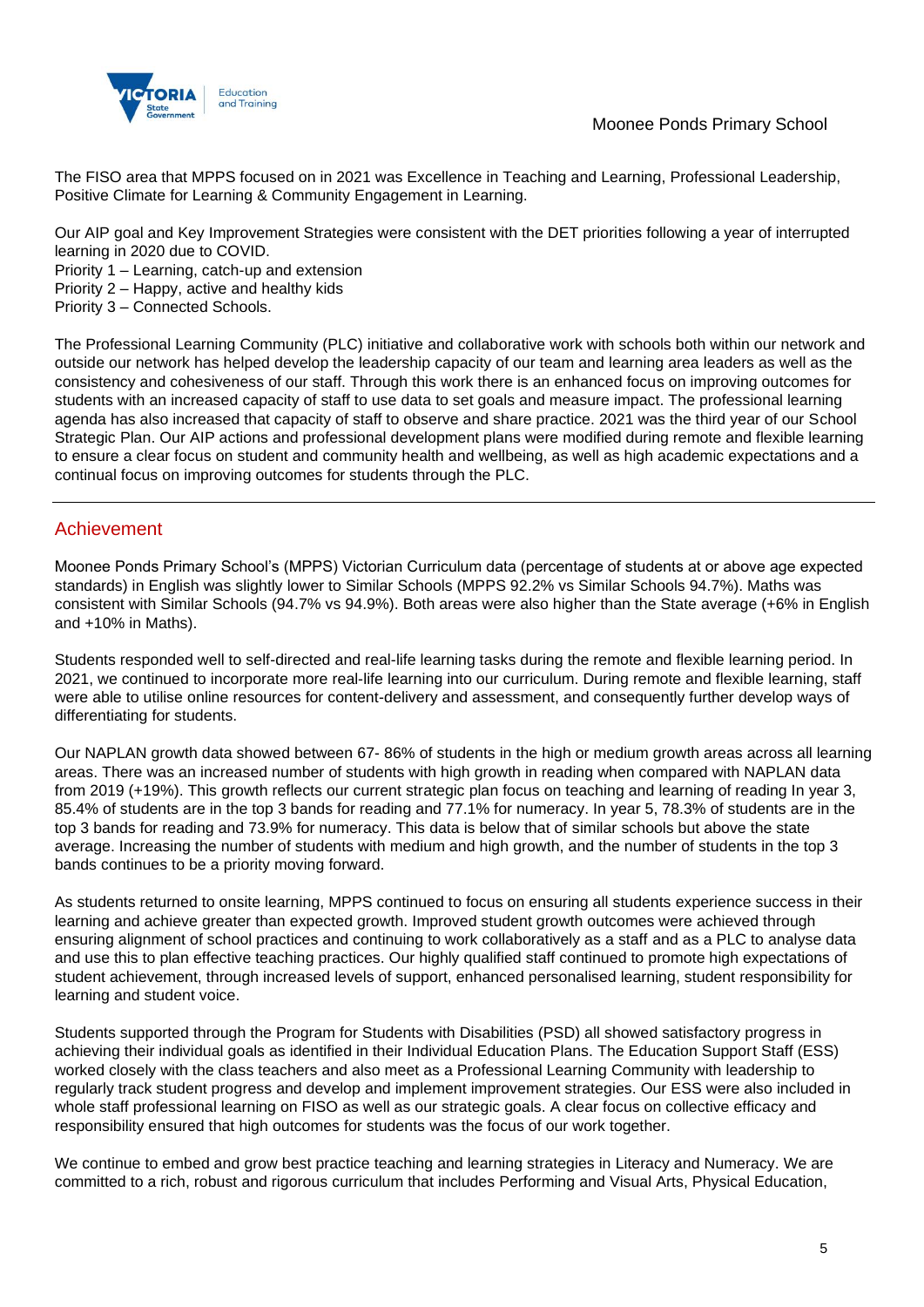

LOTE, Science and the Technologies. Our teachers work in teams to plan, deliver, assess and review for every child's growth. Continued professional learning through our Professional Learning Community (PLC) work, the learning around our teaching instructional model (GANAG) and alignment with the High Impact Teaching Strategies (HITS) and Practice Principles will support the next stage of work.

## **Engagement**

Attendance at MPPS in 2021 was around 93-96% across all years levels. The results for 2021 indicated a 9 average absence days per student. This is 1.5 days less than Similar Schools and 5.7 days less that the State average.

To engage students at school, we implement a targeted approach to teaching and learning. Teachers track student growth against the curriculum, plan for and deliver lessons based on the cohort and individual student needs. This results in differentiated and targeted curriculum delivery. A continued focus is on developing student learner agency so that students are authentically engaged with their learning, know what their goals are, how they will achieve them, how they will know when they have achieved them and what's next in their learning.

During remote and flexible learning students checked in with their teachers daily through video conferencing online. Regular wellbeing and engaging fun activities were planned to ensure students felt connected to the school, their class/ year level, teachers and fellow classmates during the pandemic.

Additional programs are implemented to support student engagement; these includes the instrumental music program shared with three other neighbouring schools. We build leadership capacity in students through an active Student Representative Council, Green Team (student environmental group) and sport leaders. Technologies are integrated across the curriculum with increased access to laptops, desktops and interactive whiteboards to support student learning. There is also the eConnect (1:1 netbook) program in Years 4-6. Continuing to leverage technology to engage students with learning, critical and creative thinking, feedback and problem solving will also help enhance student agency in learning. This included all students using/ accessing the Office 365 programs, Webex for video conferencing and online programs such as Reading Eggs, Mathletics & PM eCollection.

Age specific transition programs for students and their parents are provided annually. We continue to support students entering their next year of schooling through four 'move up' transition sessions during term four. All student transitions are supported by teachers and the use of student learning data and individual learning improvement plans for students 12 months above and below the expected level of achievement. For parents, information is utilised through parent transition sessions, information evenings for all year levels and through regular updates on class blogs and in the school newsletter.

## **Wellbeing**

In 2021 the Attitudes to School survey was implemented for Year 4, 5 & 6 students in term 2.

Student and staff health and wellbeing was the main priority during remote and flexible learning and when at school for onsite learning. Throughout remote and flexible learning students were connecting with their teacher and/or their class daily. Regular wellbeing surveys were provided to families to gauge levels of concern or identify challenges. Regular weekly staff meetings flagged students and families that needed support. The Compass Newsfeed was regularly used to share resources to support families during this difficult time with additional support and interventions provided to atrisk students and families.

We continue to actively promote student wellbeing to develop students' deep connections to one another, to school and to learning. The annual MPPS Establishment Program revisits and deepens a positive school culture. Teachers facilitate this important program to build a positive environment within the class and across the school; expectations are established, goals are set and resilience strategies reinforced. In 2021 a focus of the school was again building student capacity to reflect on, regulate and manage their emotions, build their self-awareness and ability to problem solve as well as develop positive and constructive relationships. Programs implemented to support this included the Rights,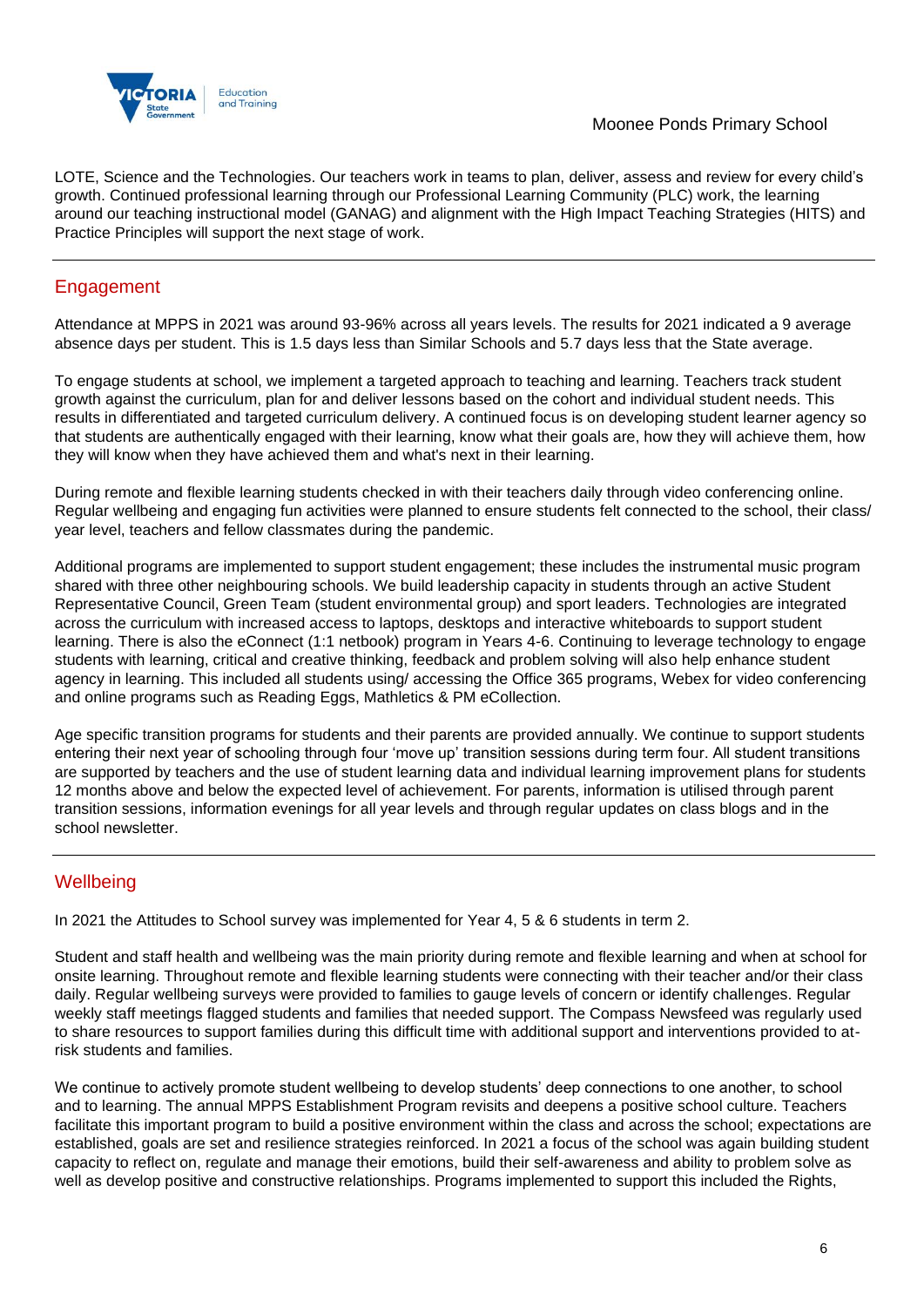

Resilience and Respectful Relationships program and Mindfulness Curriculum across the school.

MPPS continues to hold 'sustaining' eSmart (Cyber Safety) accreditation. This process is aimed at developing student capacity to be smart, safe and responsible users of technology. Whole school events and cross-age activities are explicitly planned to build MPPS as a collaborative learning community. There is a shared commitment to ensure a safe, caring and nurturing environment. All children adhere to the MPPS values which are emphasised with all students across the school. Children, teachers and parents work cooperatively and supportively as a school community.

### Finance performance and position

Overall, in 2021 MPPS has continued to provide quality education programs achieving high student outcomes utilising both DET and locally raised funds.

Commonwealth grants were accessed through the Sports in Schools program; this included gymnastics, athletics, hockey, golf, AFL, baseball/ T Ball, cricket, tennis and squash. The school community raised funds (through holding student and parent activities) for student-based projects with moderate success (due to COVID 19). MPPS received \$7018 in equity (social disadvantage) funding. These funds contribute to the supplementary reading program which targets the reading outcomes of the students (including Koorie and English as an Additional Language) who are working more than 12 months behind the expected level of achievement.

All funds are allocated to support the best educational outcomes for our students and our learning community.

#### **For more detailed information regarding our school please visit our website at <http://www.mpp.vic.edu.au/>**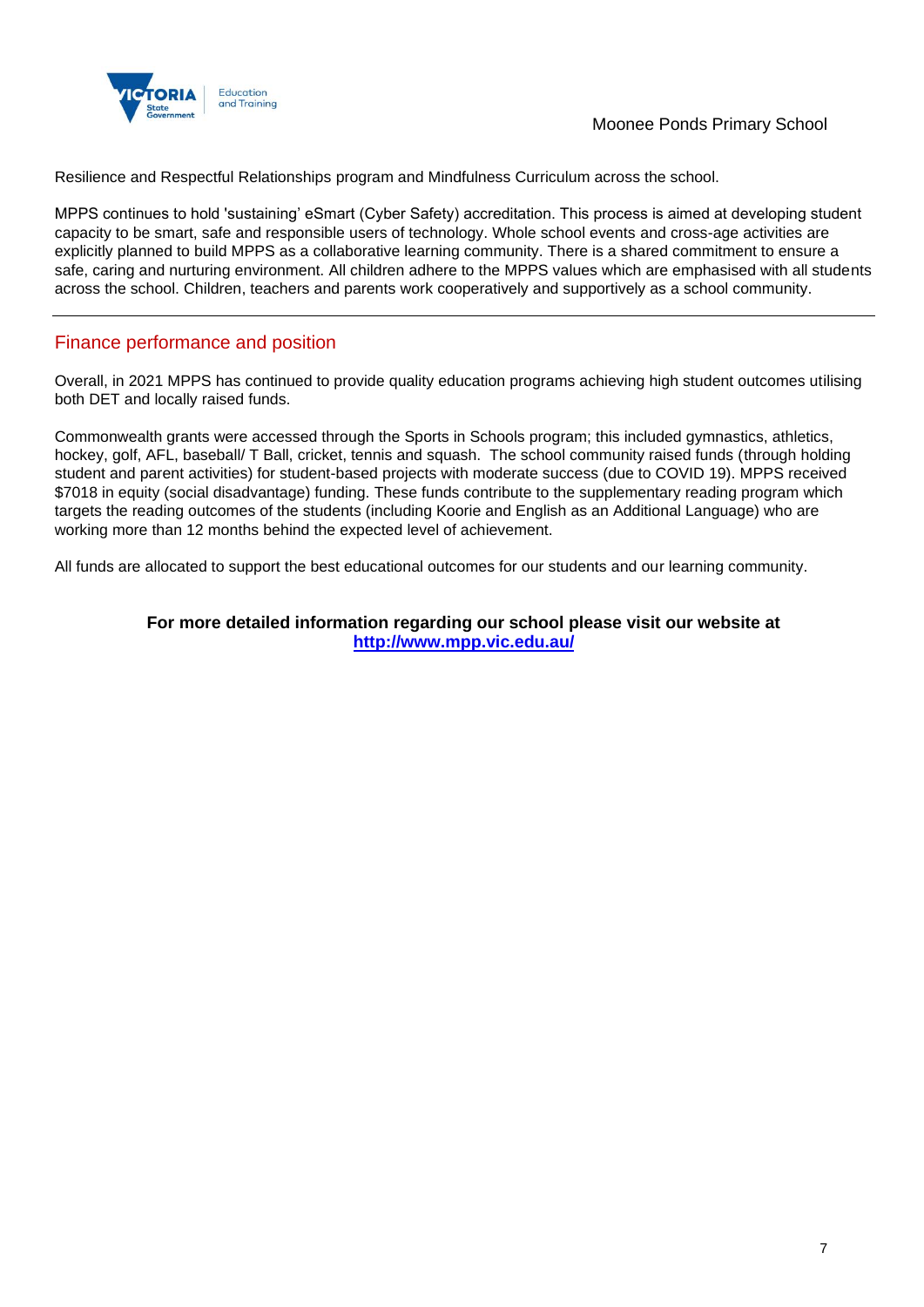![](_page_7_Picture_0.jpeg)

# **Performance Summary**

The Performance Summary for government schools provides an overview of how this school is contributing to the objectives of the Education State and how it compares to other Victorian government schools.

All schools work in partnership with their school community to improve outcomes for children and young people. Sharing this information with parents and the wider school community helps to support community engagement in student learning, a key priority of the Framework for Improving Student Outcomes.

Refer to the 'How to read the Annual Report' section for help on how to interpret this report.

## SCHOOL PROFILE

#### **Enrolment Profile**

A total of 353 students were enrolled at this school in 2021, 182 female and 171 male.

10 percent of students had English as an additional language and 2 percent were Aboriginal or Torres Strait Islander.

#### **Overall Socio-Economic Profile**

The overall school's socio-economic profile is based on the school's Student Family Occupation and Education index (SFOE).

SFOE is a measure of socio-educational disadvantage of a school, based on educational and employment characteristics of the parents/carers of students enrolled at the school. Possible SFOE band values are: Low, Low-Medium, Medium and High. A 'Low' band represents a low level of socio-educational disadvantage, a 'High' band represents a high level of socio-educational disadvantage.

This school's SFOE band value is: Low

#### **Parent Satisfaction Summary**

The percent endorsement by parents on their school satisfaction level, as reported in the annual Parent Opinion Survey.

Percent endorsement indicates the percent of positive responses (agree or strongly agree) from parents who responded to the survey.

![](_page_7_Figure_17.jpeg)

#### **School Staff Survey**

The percent endorsement by staff on School Climate, as reported in the annual School Staff Survey.

Percent endorsement indicates the percent of positive responses (agree or strongly agree) from staff who responded to the survey. Data is suppressed for schools with three or less respondents to the survey for confidentiality reasons.

![](_page_7_Figure_21.jpeg)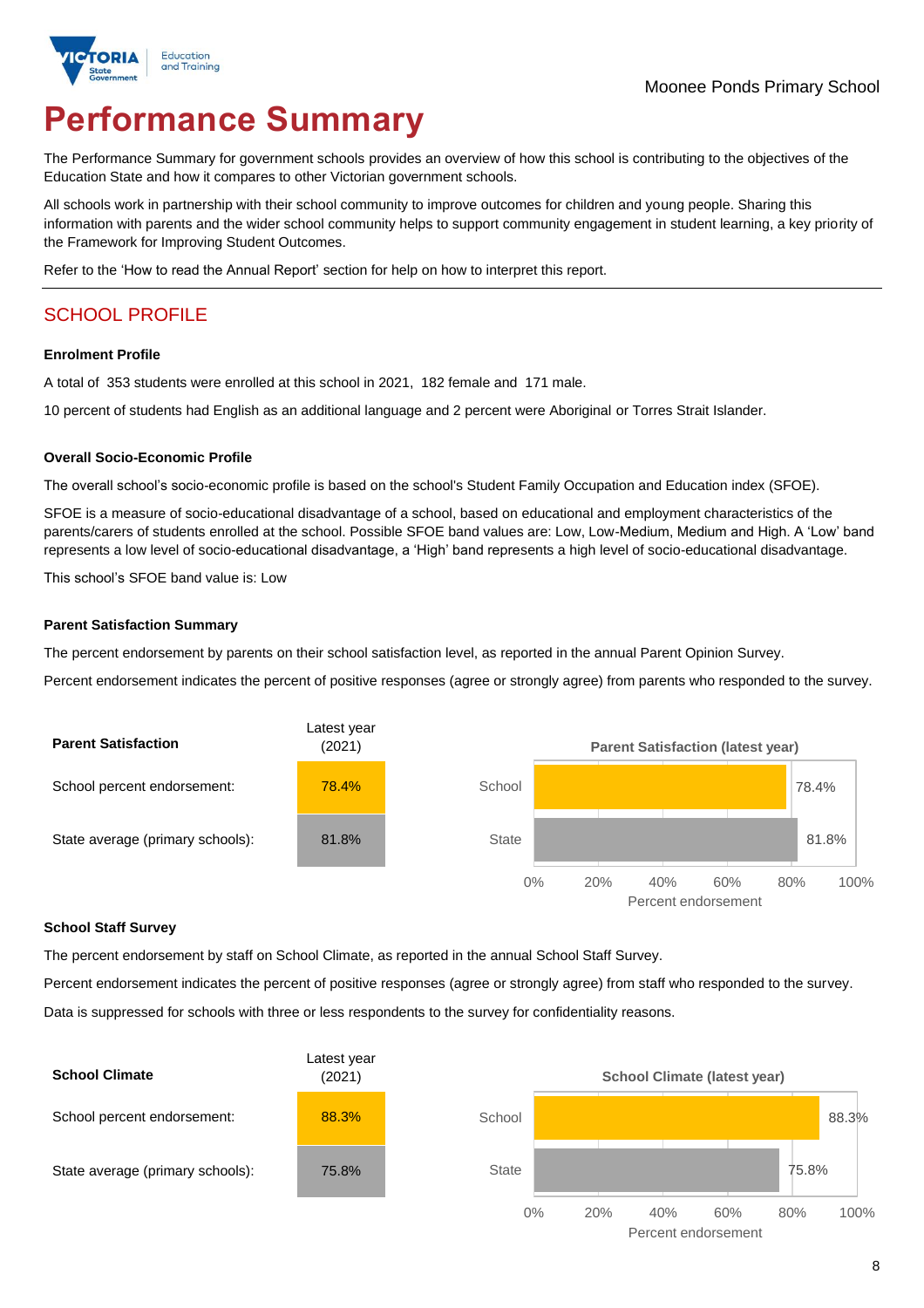![](_page_8_Picture_0.jpeg)

## ACHIEVEMENT

*Key: 'Similar Schools' are a group of Victorian government schools that are like this school, taking into account the school's socioeconomic background of students, the number of non-English speaking students and the size and location of the school.*

#### **Teacher Judgement of student achievement**

Percentage of students working at or above age expected standards in English and Mathematics.

![](_page_8_Figure_6.jpeg)

Percent students at or above age expected level

| <b>Mathematics</b><br>Years Prep to 6                             | Latest year<br>(2021) |
|-------------------------------------------------------------------|-----------------------|
| School percent of students at or above age<br>expected standards: | 94.7%                 |
| Similar Schools average:                                          | $94.9\%$              |
| State average:                                                    | 84.9%                 |

![](_page_8_Figure_9.jpeg)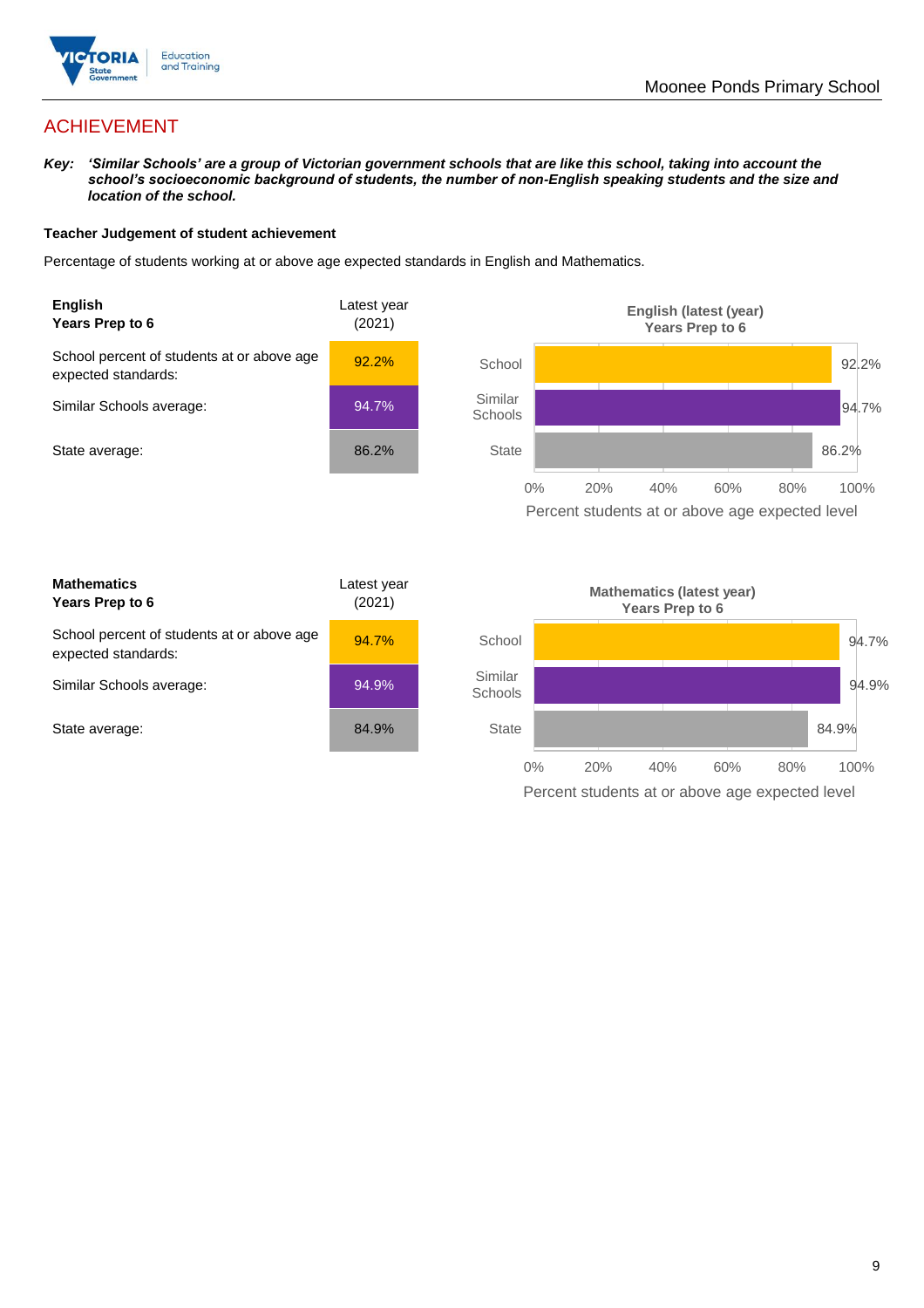![](_page_9_Picture_0.jpeg)

## ACHIEVEMENT (continued)

*Key: 'Similar Schools' are a group of Victorian government schools that are like this school, taking into account the school's socioeconomic background of students, the number of non-English speaking students and the size and location of the school.*

#### **NAPLAN**

Percentage of students in the top three bands of testing in NAPLAN.

Note: NAPLAN tests were not conducted in 2020, hence the 4-year average is the average of 2018, 2019 and 2021 data.

| <b>Reading</b><br>Year <sub>3</sub>               | Latest year<br>(2021) | 4-year<br>average |                    | <b>NAPLAN Reading (latest year)</b><br>Year <sub>3</sub>                   |
|---------------------------------------------------|-----------------------|-------------------|--------------------|----------------------------------------------------------------------------|
| School percent of students in<br>top three bands: | 85.4%                 | 84.5%             | School             | 85.4%                                                                      |
| Similar Schools average:                          | 89.4%                 | 89.0%             | Similar<br>Schools | 89.4%                                                                      |
| State average:                                    | 76.9%                 | 76.5%             | <b>State</b>       | 76.9%                                                                      |
|                                                   |                       |                   | $0\%$              | 40%<br>60%<br>100%<br>20%<br>80%<br>Percent of students in top three bands |
| Reading<br>Year 5                                 | Latest year<br>(2021) | 4-year<br>average |                    | <b>NAPLAN Reading (latest year)</b><br>Year <sub>5</sub>                   |
| School percent of students in<br>top three bands: | 78.3%                 | 80.5%             | School             | 78.3%                                                                      |
| Similar Schools average:                          | 85.4%                 | 83.4%             | Similar<br>Schools | 85.4%                                                                      |
| State average:                                    | 70.4%                 | 67.7%             | <b>State</b>       | 70.4%                                                                      |
|                                                   |                       |                   | $0\%$              | 20%<br>40%<br>60%<br>80%<br>100%<br>Percent of students in top three bands |
| <b>Numeracy</b><br>Year <sub>3</sub>              | Latest year<br>(2021) | 4-year<br>average |                    | <b>NAPLAN Numeracy (latest year)</b><br>Year <sub>3</sub>                  |
| School percent of students in<br>top three bands: | 77.1%                 | 76.6%             | School             | 77.1%                                                                      |
| Similar Schools average:                          | 83.5%                 | 84.8%             | Similar<br>Schools | 83.5%                                                                      |
| State average:                                    | 67.6%                 | 69.1%             | <b>State</b>       | 67.6%                                                                      |
|                                                   |                       |                   | 0%                 | 20%<br>40%<br>60%<br>80%<br>100%<br>Percent of students in top three bands |
| <b>Numeracy</b><br>Year 5                         | Latest year<br>(2021) | 4-year<br>average |                    | <b>NAPLAN Numeracy (latest year)</b><br>Year 5                             |
| School percent of students in<br>top three bands: | 73.9%                 | 74.2%             | School             | 73.9%                                                                      |
| Similar Schools average:                          | 77.1%                 | 76.8%             | Similar<br>Schools | 77.1%                                                                      |
| State average:                                    | 61.6%                 | 60.0%             | State              | 61.6%                                                                      |
|                                                   |                       |                   | $0\%$              | 20%<br>40%<br>60%<br>80%<br>100%                                           |

Percent of students in top three bands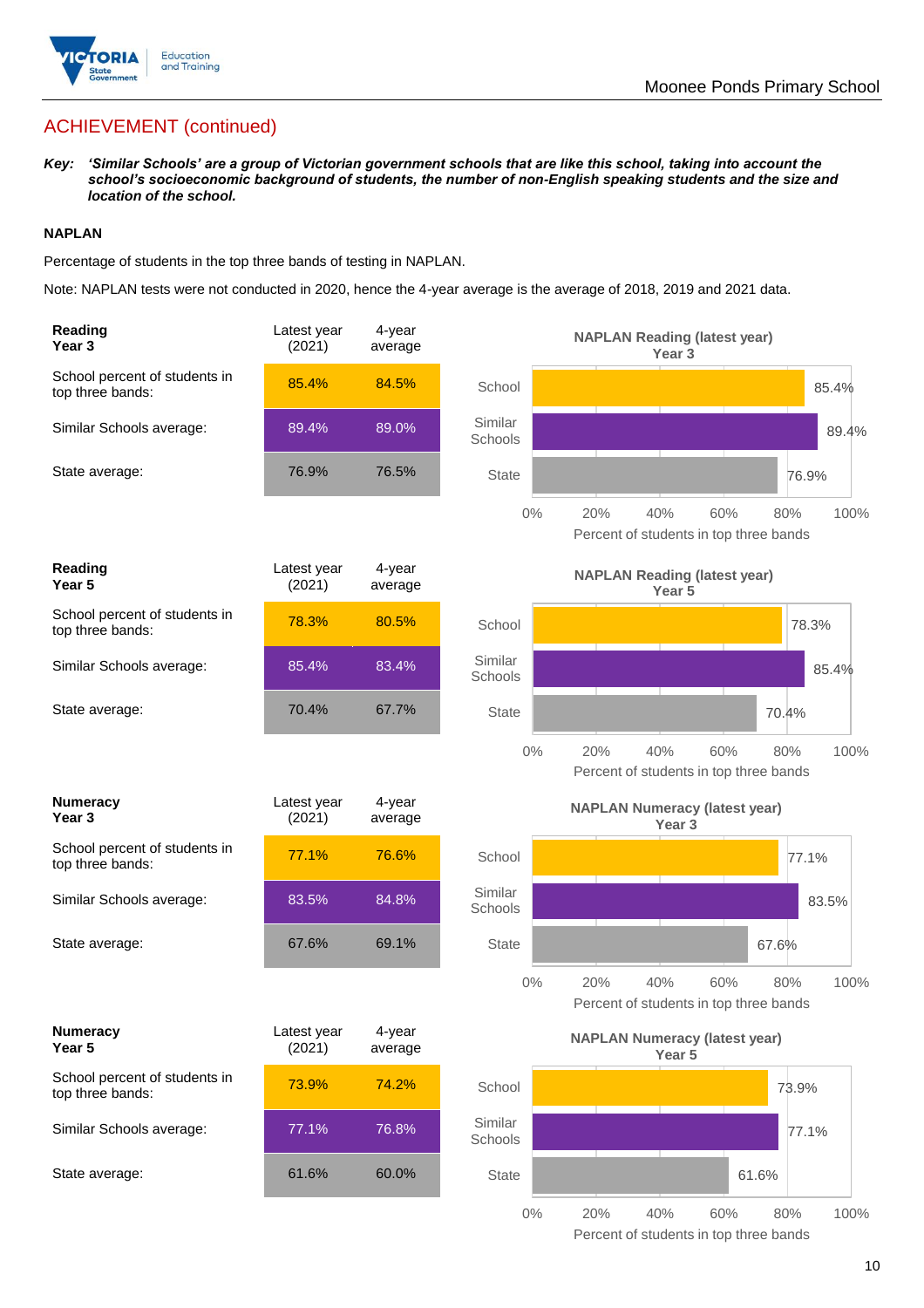![](_page_10_Picture_0.jpeg)

## ACHIEVEMENT (continued)

#### **NAPLAN Learning Gain**

NAPLAN learning gain is determined by comparing a student's current year result relative to the results of all 'similar' Victorian students (i.e., students in all sectors in the same year level who had the same score two years prior). If the current year result is in the top 25 percent, their gain level is categorised as 'High'; middle 50 percent is 'Medium'; bottom 25 percent is 'Low'.

#### **Learning Gain Year 3 (2019) to Year 5 (2021)**

![](_page_10_Figure_5.jpeg)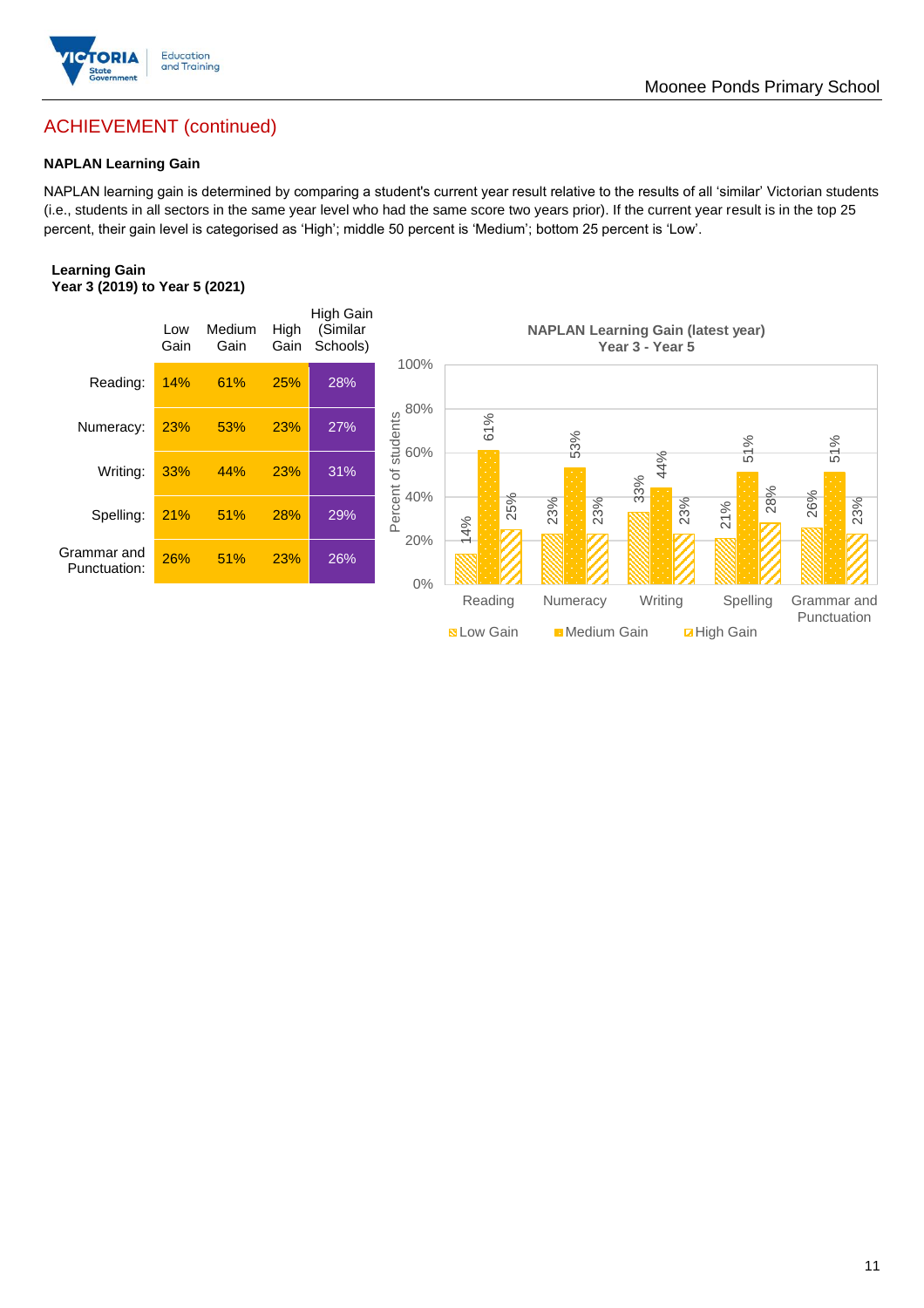![](_page_11_Picture_0.jpeg)

## ENGAGEMENT

*Key: 'Similar Schools' are a group of Victorian government schools that are like this school, taking into account the school's socioeconomic background of students, the number of non-English speaking students and the size and location of the school.*

#### **Average Number of Student Absence Days**

Absence from school can impact on students' learning. Common reasons for non-attendance include illness and extended family holidays. Absence and attendance data in 2020 and 2021 may have been influenced by COVID-19.

![](_page_11_Figure_6.jpeg)

#### **Attendance Rate (latest year)**

|                                             | Prep | Year 1 | Year 2 | Year 3 | Year 4 | Year 5 | Year 6 |
|---------------------------------------------|------|--------|--------|--------|--------|--------|--------|
| Attendance Rate by year level<br>$(2021)$ : | 95%  | 96%    | 96%    | 95%    | 96%    | 96%    | 93%    |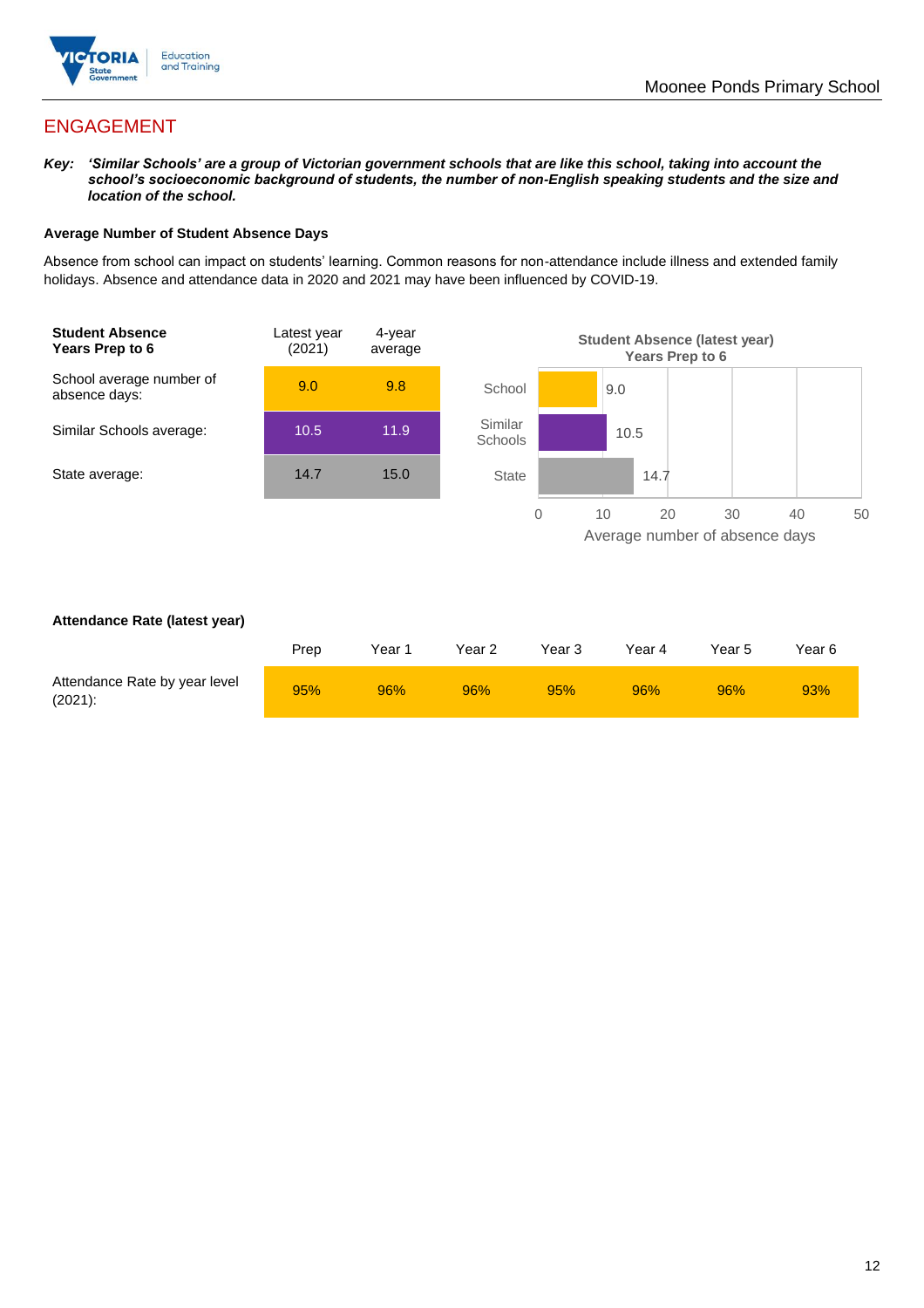![](_page_12_Picture_0.jpeg)

## **WELLBEING**

*Key: 'Similar Schools' are a group of Victorian government schools that are like this school, taking into account the school's socioeconomic background of students, the number of non-English speaking students and the size and location of the school.*

#### **Student Attitudes to School – Sense of Connectedness**

The percent endorsement on Sense of Connectedness factor, as reported in the Attitudes to School Survey completed annually by Victorian government school students, indicates the percent of positive responses (agree or strongly agree).

![](_page_12_Figure_6.jpeg)

*Due to lower participation rates, differences in the timing of the survey/length of survey period and the general impact of Covid19 across 2020 and 2021, data are often not comparable with previous years or within similar school groups. Care should be taken when interpreting these results.*

![](_page_12_Figure_8.jpeg)

#### **Student Attitudes to School – Management of Bullying**

The percent endorsement on Management of Bullying factor, as reported in the Attitudes to School Survey completed annually by Victorian government school students, indicates the percent of positive responses (agree or strongly agree).

| <b>Management of Bullying</b><br>Years 4 to 6 | Latest year<br>(2021) | 4-year<br>average |  |
|-----------------------------------------------|-----------------------|-------------------|--|
| School percent endorsement:                   | 79.2%                 | 79.7%             |  |
| Similar Schools average:                      | 77.0%                 | 78.0%             |  |
| State average:                                | 78.4%                 | 79.7%             |  |

*Due to lower participation rates, differences in the timing of the survey/length of survey period and the general impact of Covid19 across 2020 and 2021, data are often not comparable with previous years or within similar school groups. Care should be taken when interpreting these results.*

![](_page_12_Figure_13.jpeg)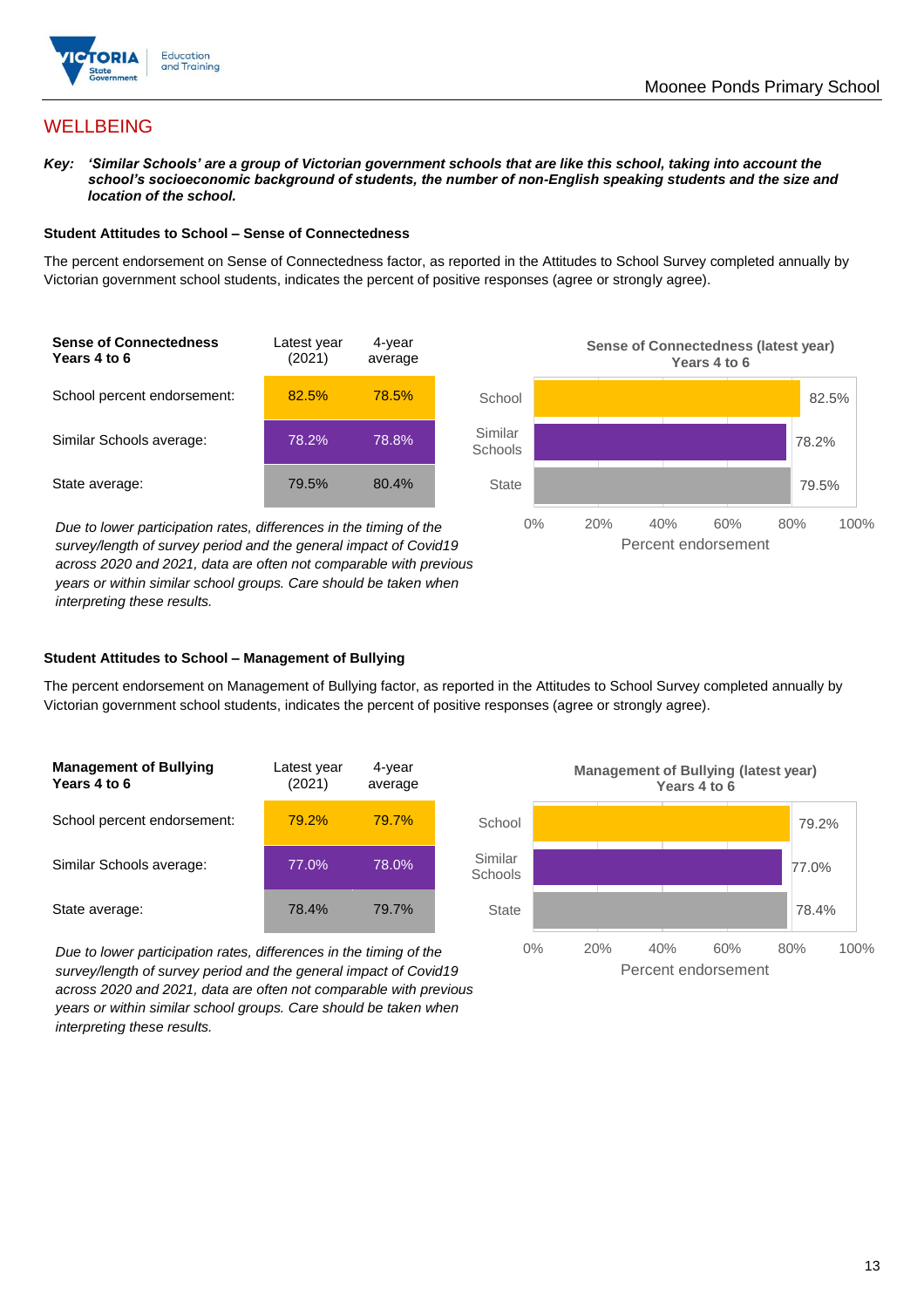![](_page_13_Picture_1.jpeg)

# **Financial Performance and Position**

FINANCIAL PERFORMANCE - OPERATING STATEMENT SUMMARY FOR THE YEAR ENDING 31 DECEMBER, 2021

| <b>Revenue</b>                  | <b>Actual</b> |
|---------------------------------|---------------|
| <b>Student Resource Package</b> | \$2,940,781   |
| Government Provided DET Grants  | \$356,577     |
| Government Grants Commonwealth  | \$9,500       |
| <b>Government Grants State</b>  | \$0           |
| <b>Revenue Other</b>            | \$309,563     |
| <b>Locally Raised Funds</b>     | \$266,285     |
| <b>Capital Grants</b>           | \$0           |
| <b>Total Operating Revenue</b>  | \$3,882,706   |

| Equity <sup>1</sup>                                 | <b>Actual</b> |
|-----------------------------------------------------|---------------|
| Equity (Social Disadvantage)                        | \$7,018       |
| Equity (Catch Up)                                   | \$0           |
| <b>Transition Funding</b>                           | \$0           |
| Equity (Social Disadvantage - Extraordinary Growth) | \$0           |
| <b>Equity Total</b>                                 | \$7,018       |

| <b>Expenditure</b>                    | <b>Actual</b> |
|---------------------------------------|---------------|
| Student Resource Package <sup>2</sup> | \$2,859,950   |
| Adjustments                           | \$0           |
| <b>Books &amp; Publications</b>       | \$2,466       |
| Camps/Excursions/Activities           | \$63,625      |
| <b>Communication Costs</b>            | \$7,339       |
| Consumables                           | \$41,983      |
| Miscellaneous Expense <sup>3</sup>    | \$36,328      |
| <b>Professional Development</b>       | \$8,488       |
| Equipment/Maintenance/Hire            | \$55,878      |
| <b>Property Services</b>              | \$62,202      |
| Salaries & Allowances <sup>4</sup>    | \$250,880     |
| <b>Support Services</b>               | \$36,626      |
| Trading & Fundraising                 | \$16,334      |
| Motor Vehicle Expenses                | \$0           |
| Travel & Subsistence                  | \$0           |
| <b>Utilities</b>                      | \$33,003      |
| <b>Total Operating Expenditure</b>    | \$3,475,102   |
| <b>Net Operating Surplus/-Deficit</b> | \$407,604     |
| <b>Asset Acquisitions</b>             | \$0           |

(1) The equity funding reported above is a subset of the overall revenue reported by the school.

(2) Student Resource Package Expenditure figures are as of 24 Feb 2022 and are subject to change during the reconciliation process.

(3) Miscellaneous Expenses include bank charges, administration expenses, insurance and taxation charges.

(4) Salaries and Allowances refers to school-level payroll.